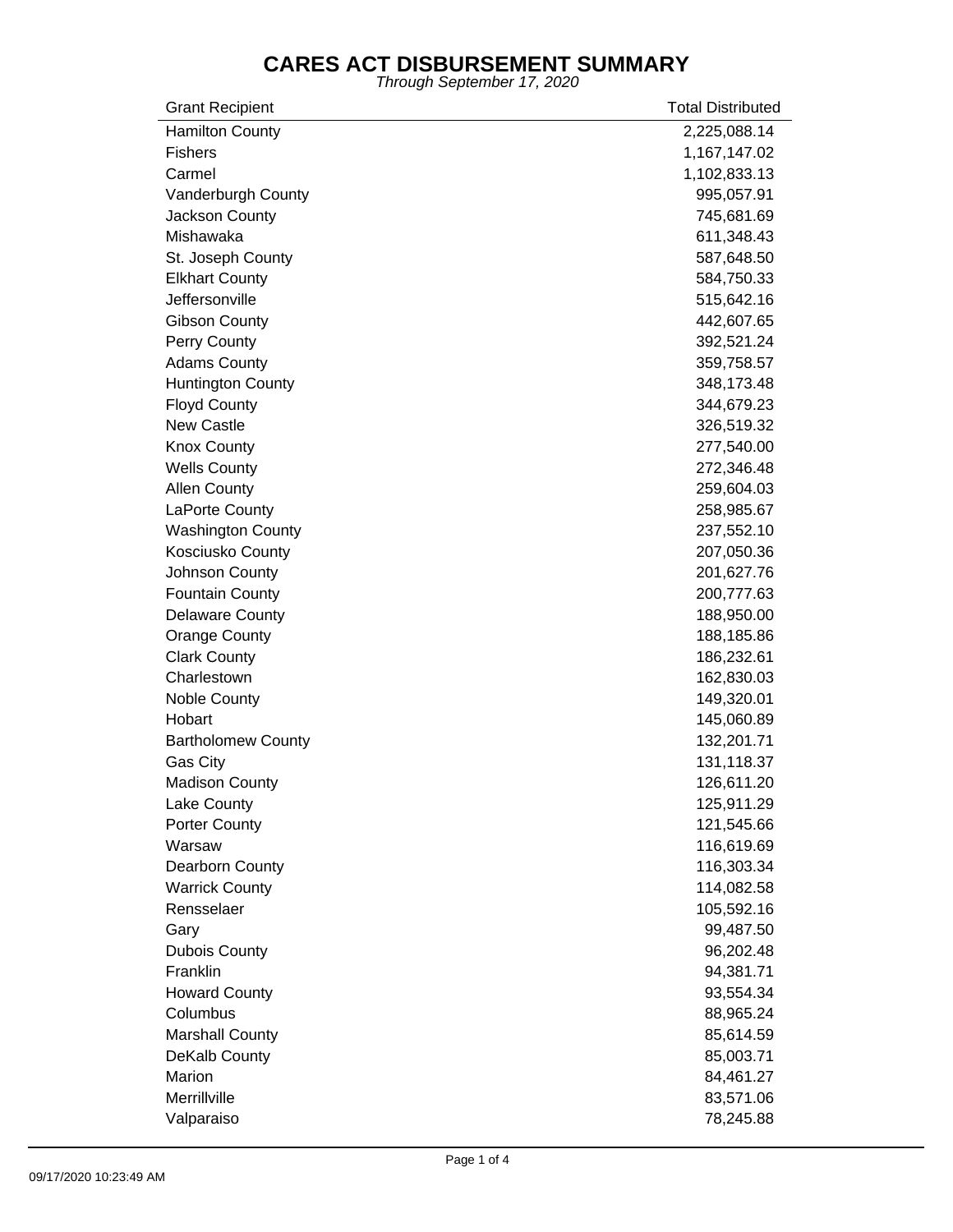| <b>Grant Recipient</b> | <b>Total Distributed</b> |
|------------------------|--------------------------|
| Washington             | 76,379.07                |
| Zionsville             | 72,824.01                |
| <b>Franklin County</b> | 70,598.80                |
| Fort Wayne             | 69,178.15                |
| <b>Clinton County</b>  | 61,445.54                |
| <b>Shelby County</b>   | 58,578.85                |
| Hammond                | 57,387.52                |
| Rushville              | 55,250.34                |
| <b>Tell City</b>       | 53,624.32                |
| Kokomo                 | 51,781.00                |
| Lafayette              | 50,173.63                |
| Hanover                | 49,758.72                |
| Crown Point            | 47,726.95                |
| New Haven              | 45,936.28                |
| Chesterton             | 44,933.28                |
| LaGrange County        | 41,454.85                |
| Monticello             | 38,929.20                |
| Pendleton              | 35,740.81                |
| <b>Starke County</b>   | 35,067.20                |
| Anderson               | 34,357.28                |
| <b>Munster</b>         | 33,681.87                |
| Monroe County          | 32,504.39                |
| <b>Rush County</b>     | 32,224.92                |
| Greenfield             | 31,977.17                |
| <b>Spencer County</b>  | 30,501.99                |
| <b>Steuben County</b>  | 30,204.79                |
| Parke County           | 30,199.28                |
| LaPorte                | 28,085.16                |
| Owen County            | 27,246.43                |
| <b>Pike County</b>     | 25,880.03                |
| Elwood                 | 25,324.24                |
| Covington              | 25,115.37                |
| Lowell                 | 24,576.38                |
| Jefferson County       | 24,013.81                |
| Walkerton              | 22,857.69                |
| Churubusco             | 22,607.93                |
| Westfield              | 22,391.02                |
| <b>Bluffton</b>        | 21,563.12                |
| <b>Bedford</b>         | 21,485.84                |
| <b>Grant County</b>    | 21,291.69                |
| Jasper County          | 20,540.32                |
| <b>Henry County</b>    | 18,267.03                |
| Edinburgh              | 17,915.41                |
| Grandview              | 17,343.78                |
| Princeton              | 16,755.90                |
| Remington              | 15,977.05                |
| <b>Martin County</b>   | 15,010.41                |
| Poseyville             | 14,722.78                |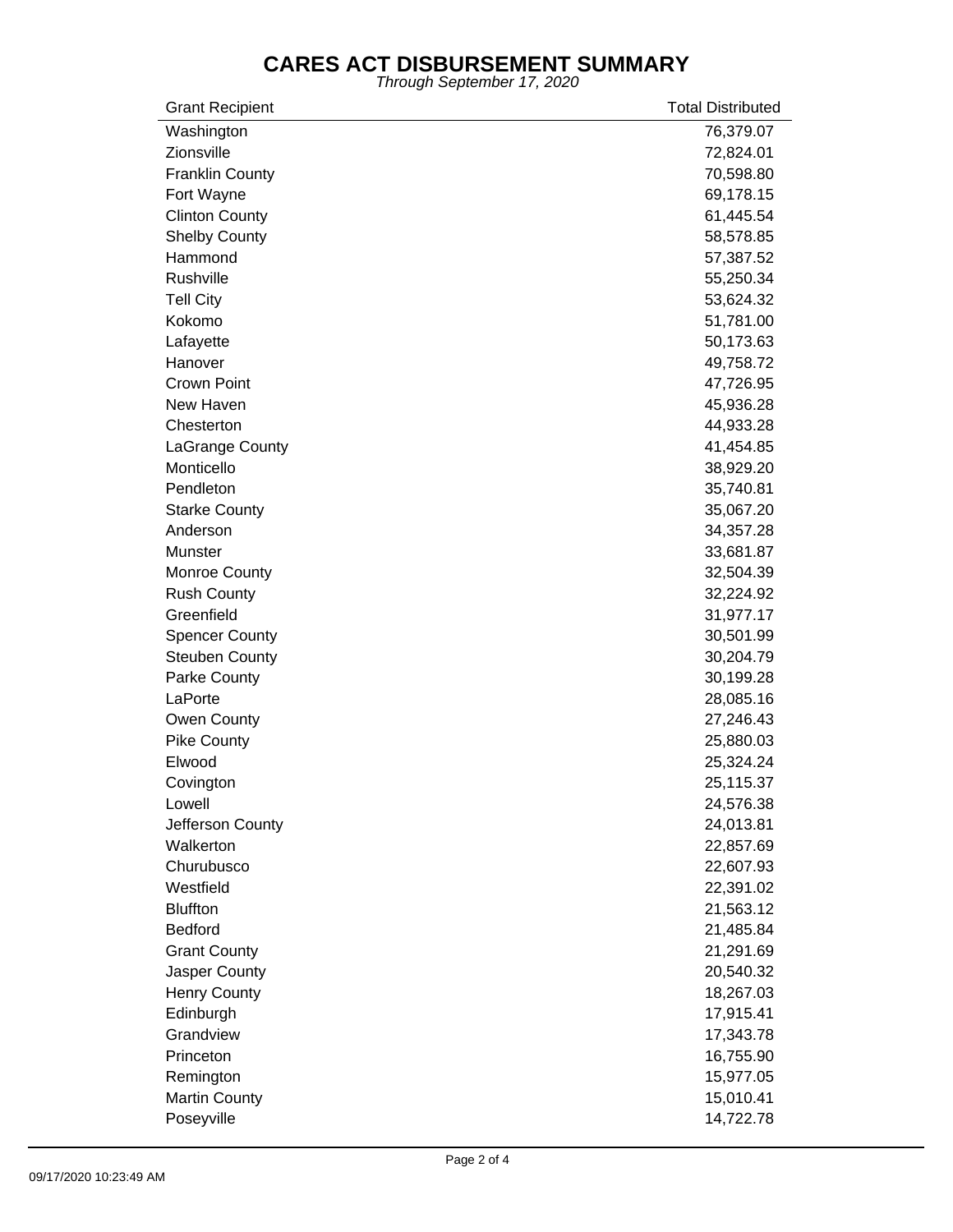| <b>Grant Recipient</b>   | <b>Total Distributed</b> |
|--------------------------|--------------------------|
| Seymour                  | 14,689.17                |
| Wabash County            | 14,671.69                |
| <b>Greene County</b>     | 13,891.89                |
| Salem                    | 13,657.63                |
| Portage                  | 12,821.75                |
| Chandler                 | 12,483.39                |
| Middlebury               | 11,855.76                |
| <b>Tippecanoe County</b> | 11,471.06                |
| <b>White County</b>      | 11,186.96                |
| Frankton                 | 10,656.00                |
| Bourbon                  | 10,509.94                |
| <b>Daviess County</b>    | 10,331.74                |
| <b>Crawford County</b>   | 9,987.09                 |
| Decatur                  | 9,807.97                 |
| Randolph County          | 9,410.67                 |
| Lebanon                  | 9,269.44                 |
| <b>Bicknell</b>          | 8,722.21                 |
| Centerville              | 8,666.22                 |
| <b>Clay County</b>       | 8,656.11                 |
| Nappanee                 | 7,384.88                 |
| Scottsburg               | 6,948.41                 |
| Richland                 | 6,811.78                 |
| <b>Cass County</b>       | 6,805.20                 |
| Jay County               | 6,089.35                 |
| Dune Acres               | 5,904.00                 |
| <b>Ripley County</b>     | 5,644.07                 |
| Veedersburg              | 5,605.44                 |
| Portland                 | 5,169.02                 |
| Petersburg               | 4,920.80                 |
| Converse                 | 3,955.79                 |
| LaGro                    | 3,796.43                 |
| <b>Ohio County</b>       | 3,356.35                 |
| Monon                    | 2,991.57                 |
| Albion                   | 2,946.63                 |
| French Lick              | 2,934.00                 |
| Linden                   | 2,834.68                 |
| Alexandria               | 2,828.23                 |
| Jasonville               | 2,764.25                 |
| Jamestown                | 2,693.72                 |
| La Paz                   | 2,665.50                 |
| Upland                   | 2,582.63                 |
| Wheatfield               | 2,545.26                 |
| Cromwell                 | 2,413.58                 |
| Avilla                   | 2,401.44                 |
| Fortville                | 2,073.02                 |
| <b>Bremen</b>            | 1,947.74                 |
| <b>Decatur County</b>    | 1,927.41                 |
| Versailles               | 1,711.98                 |